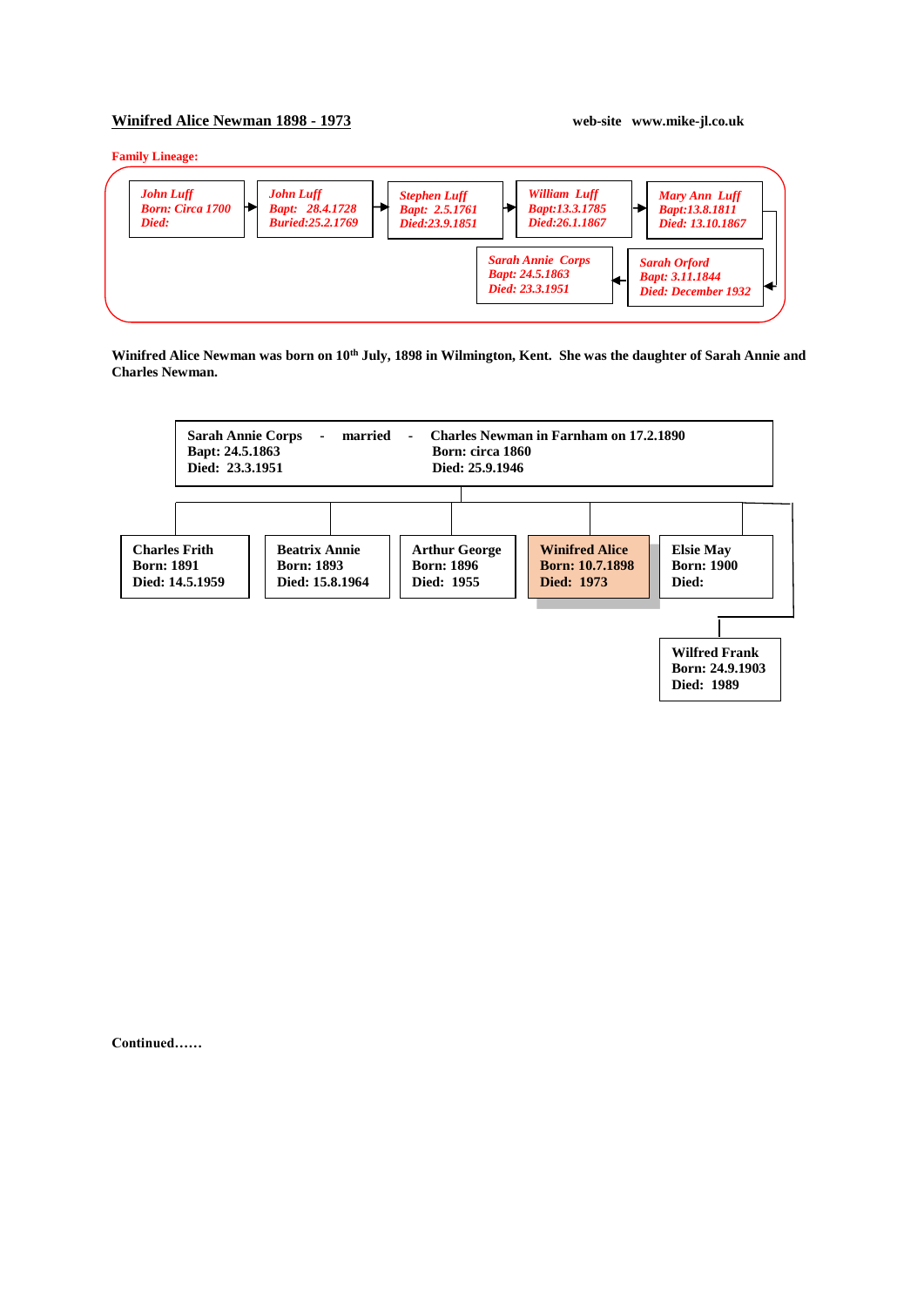|                | Umin un port                                                   |   |                                                      |   |   | County Berough, Municipal<br>Beesugh, or Urean District<br>a It Muchealo/may<br>$\alpha$ |                        | 10 <sup>10</sup>       | oŁ<br>π            |                                                    | -or of Driver Williams<br>a Dartina | $\overline{14}$                     |                                   | prot officers                                                   | Wilmingtons                                                                                       |
|----------------|----------------------------------------------------------------|---|------------------------------------------------------|---|---|------------------------------------------------------------------------------------------|------------------------|------------------------|--------------------|----------------------------------------------------|-------------------------------------|-------------------------------------|-----------------------------------|-----------------------------------------------------------------|---------------------------------------------------------------------------------------------------|
|                | ROAD, STREET, &c., and<br>No. or NAME of ROUSE                 |   | $\overline{4}$<br><b>HOUSES</b><br>Uninhabited<br>출발 | Ŧ |   | Name and Surname of                                                                      | RELATION               |                        |                    | Age last<br>Hirinday                               | PROFESSION OR OCCUPATION            | Employer.<br>Workers<br>Own account | H.<br>Working<br>$m_{\text{max}}$ | WHEEL BORN                                                      | (i) Deaf and Dumb<br>(ii) Binadio<br>(ii) Lansaino, festivalente<br>(ii) Lansacillo, festivalente |
|                | Laddo Collages                                                 |   |                                                      |   |   | Christopha Whitehead                                                                     | $\mathcal{C}_{\rho n}$ |                        | Blaze , Far<br>Q   |                                                    |                                     |                                     |                                   | Aunt Hor                                                        |                                                                                                   |
|                |                                                                |   |                                                      |   |   | udrick John Is                                                                           | $g_{\alpha}$           |                        | $\frac{7}{3}$      |                                                    |                                     |                                     |                                   | <b>95 Wilmington</b>                                            |                                                                                                   |
|                |                                                                |   |                                                      |   |   | oe<br>Jamuel                                                                             | Ym                     |                        |                    |                                                    |                                     |                                     |                                   | ₽€<br>$\frac{\partial s}{\partial t}$<br>Ъo                     |                                                                                                   |
|                |                                                                |   |                                                      |   |   | $\mathcal{G}^{\sigma}$<br>Gerbert Vieta                                                  | You                    |                        | 2                  |                                                    | Gard                                |                                     |                                   | Gampopin Polsmost                                               |                                                                                                   |
| 83             | Дł<br>18                                                       | 1 |                                                      |   |   | John Denry New                                                                           | <b>Beach</b>           |                        | $82 - 34$          |                                                    | 22 04 low                           |                                     |                                   | Casex Librartown                                                |                                                                                                   |
|                |                                                                |   |                                                      |   |   | Mary Same<br>مهر                                                                         | Evife                  | $\theta$               |                    |                                                    | Pomploye                            |                                     |                                   | Kent Beach, Beath                                               |                                                                                                   |
|                |                                                                |   |                                                      |   |   | 肚<br>John Bens                                                                           | Jon <sup>1</sup>       |                        |                    |                                                    |                                     |                                     |                                   | s₽<br><b>A</b> e                                                |                                                                                                   |
|                |                                                                |   |                                                      |   |   | Killian<br>QZ<br>Ellen allen                                                             | lays<br>Bride m        |                        |                    |                                                    |                                     |                                     |                                   | Kent Bulbrickette                                               |                                                                                                   |
|                | 92<br>$S_{4}/4$                                                |   |                                                      |   |   | $\theta$                                                                                 | You                    |                        | 26                 |                                                    | hlove                               | John                                |                                   | Rent Wilmington                                                 |                                                                                                   |
|                |                                                                |   |                                                      |   |   | William<br>$\theta$ e<br>Bertram                                                         | Lon                    |                        |                    |                                                    | rundry Labourer                     | Wakes                               |                                   | os                                                              |                                                                                                   |
|                |                                                                |   |                                                      |   |   | <b>As</b><br>Leonard                                                                     | Уm                     | ч                      |                    |                                                    | Colombia                            | Waha.                               |                                   | Δż<br>R.                                                        |                                                                                                   |
|                | 90<br>$851/2^*$                                                |   |                                                      |   |   | Harry Burite                                                                             | Hear                   |                        |                    |                                                    | Lamerice                            | Waker                               |                                   | Hand Woodwich                                                   | $-2m$                                                                                             |
|                |                                                                |   |                                                      |   |   | ₿ŧ<br>adal                                                                               | Wife                   |                        | $\frac{21}{21}$ 64 |                                                    |                                     |                                     |                                   | De Wilminston                                                   |                                                                                                   |
|                |                                                                |   |                                                      |   |   | Rurbude                                                                                  | daler                  |                        |                    |                                                    |                                     |                                     |                                   | $\mathcal{A}$<br>ge.<br>$\mathcal{L}_{\mathbf{z}}$              |                                                                                                   |
|                |                                                                |   |                                                      |   |   | €۹<br>William                                                                            | you                    |                        |                    |                                                    |                                     |                                     |                                   | $A^{\circ}$                                                     |                                                                                                   |
| S <sub>b</sub> | 11 Ladde Cortel /                                              |   |                                                      |   |   | harles necoman                                                                           | dead M                 |                        | ÚΔ                 |                                                    | Carpenter Printers                  | Worker                              |                                   | Indon Westminster                                               |                                                                                                   |
|                |                                                                |   |                                                      |   |   | $\mathfrak{g}_{\mathfrak{k}}$<br>Jarah annie                                             | Silve                  | m                      |                    | $\ell \Delta \Gamma$                               |                                     |                                     |                                   | Turry Fainham                                                   |                                                                                                   |
|                |                                                                |   |                                                      |   |   | Charles Fritt- de                                                                        | 'n                     |                        | Q                  |                                                    |                                     |                                     |                                   | Hind Wilmington<br>яł                                           |                                                                                                   |
|                |                                                                |   |                                                      |   |   | ه ۹<br>Beatrice annie                                                                    | Incor                  |                        |                    | s                                                  |                                     |                                     |                                   | 44<br>ΆQ                                                        |                                                                                                   |
|                |                                                                |   |                                                      | ٠ |   | $\mathcal{L}$<br>Jestine Crony                                                           | You                    |                        | $\sigma$           |                                                    |                                     |                                     |                                   | À.<br>A¢                                                        |                                                                                                   |
|                |                                                                |   |                                                      |   |   | $\mu$<br>Jonefy Stice                                                                    | Agua                   |                        |                    | 2<br>$\frac{\partial \mathcal{L}}{\partial x^{2}}$ |                                     |                                     |                                   | 9e<br>ae                                                        |                                                                                                   |
|                |                                                                |   |                                                      |   |   | Illece Aras                                                                              | Anua                   | n                      | 50                 |                                                    | and forme<br>Carter a<br>Jacme      | Voter                               |                                   | Heni Dunto Guen                                                 |                                                                                                   |
| $\frac{8}{7}$  | ø٠<br>$\Delta$                                                 |   |                                                      |   |   | Josephines Racker                                                                        | Head<br>Stike          |                        |                    | 53                                                 |                                     |                                     |                                   | de <i>Punkide</i>                                               |                                                                                                   |
|                |                                                                |   |                                                      |   |   | $\partial^2$<br>aira<br>Elliam Finele Bodiau                                             |                        |                        | 24                 |                                                    | one est concile Water               |                                     |                                   | middlesse Forchenham                                            |                                                                                                   |
|                |                                                                |   |                                                      |   |   | Conjamin<br>$\mathscr{L}_{\mathscr{H}}$                                                  | Forestle               |                        |                    |                                                    | Fineenzionen Worker                 |                                     |                                   | Rent Jonouch Beach                                              |                                                                                                   |
| Ñ              | $\theta$ e                                                     |   |                                                      |   |   | William Cassillon                                                                        | Dead                   | 911                    | 27                 |                                                    | Sabother in Coleman Walter          |                                     |                                   | Kent Dayston                                                    |                                                                                                   |
|                | o                                                              |   |                                                      |   |   | mahala                                                                                   | 44                     | $\frac{2\pi}{\beta^2}$ |                    |                                                    |                                     |                                     |                                   | De Wilminston                                                   |                                                                                                   |
|                |                                                                |   |                                                      |   |   | Ω₽<br>Irlin                                                                              |                        |                        | h                  |                                                    |                                     |                                     |                                   | faitford<br>ps.                                                 |                                                                                                   |
|                |                                                                |   |                                                      |   |   |                                                                                          |                        |                        |                    |                                                    |                                     |                                     |                                   |                                                                 |                                                                                                   |
| 6              | $\left \frac{\text{total of}}{\text{time of the time}}\right $ |   |                                                      |   | Ź | Total of Males and of Females                                                            |                        |                        |                    | 1011                                               |                                     |                                     |                                   |                                                                 |                                                                                                   |
|                |                                                                |   |                                                      |   |   | / Norz—Drine your pen through such awake of thy houdings as are inapplicable.            |                        |                        |                    |                                                    |                                     | division in                         |                                   | when the property to severe the control and the property in the |                                                                                                   |

**The 1901 Census shows Winifred, aged 2, living with her family at 11 Ladds Cottages, Wilmington, Dartford, Kent.**

| <b>Name</b>                           | <b>Position in</b><br>House | <b>Condition Age/Sex</b> |              | <b>Profession</b> | <b>Birth Place</b>      |
|---------------------------------------|-----------------------------|--------------------------|--------------|-------------------|-------------------------|
| <b>Charles Newman</b>                 | Head                        | <b>Married</b>           | 40 Male      | Carpenter         | London, Westminster     |
| Sarah Annie Newman                    | Wife                        | <b>Married</b>           | 38 F/male    |                   | <b>Farnham, Surrey</b>  |
| <b>Charles Frith Newman</b>           | Son                         |                          | 9 Male       |                   | Kent, Wilmington        |
| <b>Beatrix Annie Newman Daughter</b>  |                             |                          | 8 F/male     |                   | <b>Kent, Wilmington</b> |
| <b>Arthur George Newman</b>           | Son                         |                          | 5 Male       |                   | Kent, Wilmington        |
| <b>Winifred Alice Newman Daughter</b> |                             |                          | 2 F/male     |                   | <b>Kent, Wilmington</b> |
| <b>Elsie May Newman</b>               | <b>Daughter</b>             |                          | 5mths F/male |                   | <b>Kent, Wilmington</b> |

**Continued……**